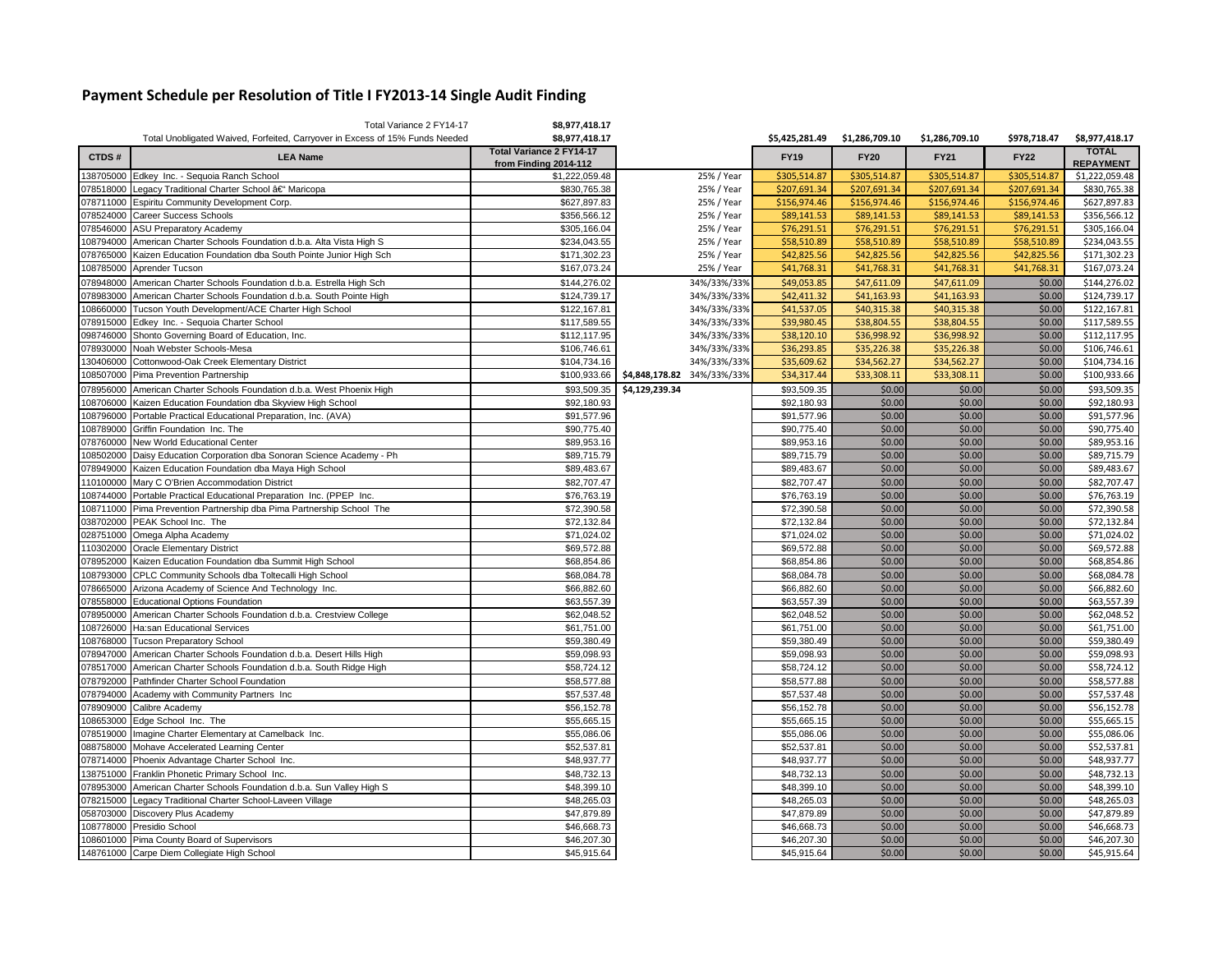| 078991000 Arizona Montessori Charter School at Anthem                                                                | \$45,062.57                | \$45,062.57                | \$0.00 | \$0.00           | \$0.00           | \$45,062.57                |
|----------------------------------------------------------------------------------------------------------------------|----------------------------|----------------------------|--------|------------------|------------------|----------------------------|
| 078735000 RSD Charter School Inc.                                                                                    | \$45,025.75                | \$45,025.75                | \$0.00 | \$0.00           | \$0.00           | \$45,025.75                |
| 108720000<br>CITY Center for Collaborative Learning                                                                  | \$42,545.78                | \$42,545.78                | \$0.00 | \$0.00           | \$0.00           | \$42,545.78                |
| 138755000<br>Park View School Inc.                                                                                   | \$41,605.45                | \$41,605.45                | \$0.00 | \$0.00           | \$0.00           | \$41,605.45                |
| 078905000<br>Paramount Education Studies Inc                                                                         | \$41,411.16                | \$41,411.16                | \$0.00 | \$0.00           | \$0.00           | \$41,411.16                |
| 110502000<br>Casa Grande Union High School District                                                                  | \$39,466.06                | \$39,466.06                | \$0.00 | \$0.00           | \$0.00           | \$39,466.06                |
| 118715000 Legacy Traditional Charter School                                                                          | \$38,235.04                | \$38,235.04                | \$0.00 | \$0.00           | \$0.00           | \$38,235.04                |
| 078567000<br>Kaizen Education Foundation dba Vista Grove Preparatory Acad                                            | \$37,878.07                | \$37,878.07                | \$0.00 | \$0.00           | \$0.00           | \$37,878.07                |
| 100100000<br>Pima Accommodation District                                                                             | \$36,843.38                | \$36,843.38                | \$0.00 | \$0.00           | \$0.00           | \$36,843.38                |
| 108909000<br>Collaborative Pathways Inc.                                                                             | \$36,082.12                | \$36,082.12                | \$0.00 | \$0.00           | \$0.00           | \$36,082.12                |
| 040220000 San Carlos Unified District                                                                                | \$34,451.38                | \$34,451.38                | \$0.00 | \$0.00           | \$0.00           | \$34,451.38                |
| 138760000<br>Acorn Montessori Charter School                                                                         | \$34,431.93                | \$34,431.93                | \$0.00 | \$0.00           | \$0.00           | \$34,431.93                |
| 038752000<br><b>Flagstaff Junior Academy</b>                                                                         | \$33,221.28                | \$33,221.28                | \$0.00 | \$0.00           | \$0.00           | \$33,221.28                |
| 088704000<br>Academy of Building Industries Inc.                                                                     | \$32,767.07                | \$32,767.07                | \$0.00 | \$0.00           | \$0.00           | \$32,767.07                |
| 128703000<br>Mexicayotl Academy Inc.                                                                                 | \$31,983.19                | \$31,983.19                | \$0.00 | \$0.00           | \$0.00           | \$31,983.19                |
| 048701000 Destiny School Inc.                                                                                        | \$31,939.04                | \$31,939.04                | \$0.00 | \$0.00           | \$0.00           | \$31,939.04                |
| 108503000 Sonoran Science Academy - Broadway                                                                         | \$30,680.42                | \$30,680.42                | \$0.00 | \$0.00           | \$0.00           | \$30,680.42                |
| 130350000 Canon Elementary District                                                                                  | \$30,231.48                | \$30,231.48                | \$0.00 | \$0.00           | \$0.00           | \$30,231.48                |
| 078771000<br>New Horizon School for the Performing Arts                                                              | \$28,856.74                | \$28,856.74                | \$0.00 | \$0.00           | \$0.00           | \$28,856.74                |
| 078793000 AIBT Non-Profit Charter High School - Phoenix                                                              | \$28,397.13                | \$28,397.13                | \$0.00 | \$0.00           | \$0.00           | \$28,397.13                |
| 078959000<br>Camelback Education, Inc.                                                                               | \$28,335.61                | \$28,335.61                | \$0.00 | \$0.00           | \$0.00           | \$28,335.61                |
|                                                                                                                      |                            |                            | \$0.00 | \$0.00           |                  | \$27,438.51                |
| 078562000<br>Vector School District Inc.                                                                             | \$27,438.51                | \$27,438.51                | \$0.00 |                  | \$0.00           |                            |
| 108506000<br>Ed Ahead                                                                                                | \$26,831.08                | \$26,831.08                | \$0.00 | \$0.00<br>\$0.00 | \$0.00<br>\$0.00 | \$26,831.08                |
| 108714000 Tucson International Academy Inc.                                                                          | \$26,675.42<br>\$26,305.76 | \$26,675.42<br>\$26,305.76 | \$0.00 | \$0.00           | \$0.00           | \$26,675.42<br>\$26,305.76 |
| 078621000<br>Desert Heights Charter Schools<br>108504000<br>Sonoran Science Academy - Davis Monthan                  | \$26,247.11                | \$26,247.11                | \$0.00 | \$0.00           | \$0.00           | \$26,247.11                |
|                                                                                                                      | \$25,700.11                |                            | \$0.00 | \$0.00           | \$0.00           | \$25,700.11                |
| 078701000 Acclaim Charter School                                                                                     | \$25,559.13                | \$25,700.11                | \$0.00 | \$0.00           | \$0.00           | \$25,559.13                |
| 078535000<br>Imagine Avondale Elementary Inc.                                                                        |                            | \$25,559.13                | \$0.00 | \$0.00           | \$0.00           | \$25,151.13                |
| 110405000 Red Rock Elementary District<br>108799000                                                                  | \$25,151.13<br>\$24,890.04 | \$25,151.13<br>\$24,890.04 | \$0.00 | \$0.00           | \$0.00           | \$24,890.04                |
| Pima Prevention Partnership dba Pima Partnership Academy<br>118706000<br>Akimel O'Otham Pee Posh Charter School Inc. | \$23,684.97                | \$23,684.97                | \$0.00 | \$0.00           | \$0.00           | \$23,684.97                |
| 138712000                                                                                                            | \$23,410.59                | \$23,410.59                | \$0.00 | \$0.00           | \$0.00           | \$23,410.59                |
| Mingus Springs Charter School<br>108505000                                                                           | \$22,684.69                |                            | \$0.00 | \$0.00           | \$0.00           | \$22,684.69                |
| CPLC Community Schools dba Hiaki High School<br>078951000                                                            | \$22,635.95                | \$22,684.69<br>\$22,635.95 | \$0.00 | \$0.00           | \$0.00           | \$22,635.95                |
| American Charter Schools Foundation d.b.a. Peoria Accelerate<br>138708000 Sedona Charter School Inc.                 | \$22,039.50                | \$22,039.50                | \$0.00 | \$0.00           | \$0.00           | \$22,039.50                |
| 078647000<br>Maricopa County Community College District dba Gateway Early                                            | \$21,877.20                | \$21,877.20                | \$0.00 | \$0.00           | \$0.00           | \$21,877.20                |
| 108767000<br>Accelerated Elementary and Secondary Schools                                                            | \$21,109.13                | \$21,109.13                | \$0.00 | \$0.00           | \$0.00           | \$21,109.13                |
| 130504000<br>Mingus Union High School District                                                                       | \$20,328.28                | \$20,328.28                | \$0.00 | \$0.00           | \$0.00           | \$20,328.28                |
| 060202000<br>Duncan Unified District                                                                                 | \$18,196.75                | \$18,196.75                | \$0.00 | \$0.00           | \$0.00           | \$18,196.75                |
| 078507000 Legacy Education Group                                                                                     | \$17,263.29                | \$17,263.29                | \$0.00 | \$0.00           | \$0.00           | \$17,263.29                |
| 108707000<br>Nosotros Inc                                                                                            | \$17,105.18                | \$17,105.18                | \$0.00 | \$0.00           | \$0.00           | \$17,105.18                |
| 078977000 Montessori Academy, Inc.                                                                                   | \$15,597.34                | \$15,597.34                | \$0.00 | \$0.00           | \$0.00           | \$15,597.34                |
| 078972000 Bell Canyon Charter School Inc                                                                             | \$15,060.77                | \$15,060.77                | \$0.00 | \$0.00           | \$0.00           | \$15,060.77                |
| 098745000<br>Career Development Inc.                                                                                 | \$15,030.03                | \$15,030.03                | \$0.00 | \$0.00           | \$0.00           | \$15,030.03                |
| 088755000<br>Young Scholars Academy Charter School Corp.                                                             | \$15,008.67                | \$15,008.67                | \$0.00 | \$0.00           | \$0.00           | \$15,008.67                |
| 078914000 Skyline Schools Inc.                                                                                       | \$14,825.34                | \$14,825.34                | \$0.00 | \$0.00           | \$0.00           | \$14,825.34                |
| 078566000<br>Skyline Gila River Schools LLC                                                                          | \$14,421.76                | \$14,421.76                | \$0.00 | \$0.00           | \$0.00           | \$14,421.76                |
| <b>Graham County Special Services</b><br>050199000                                                                   | \$14,315.03                | \$14,315.03                | \$0.00 | \$0.00           | \$0.00           | \$14,315.03                |
| 130231000<br>Ash Fork Joint Unified District                                                                         | \$13,586.26                | \$13,586.26                | \$0.00 | \$0.00           | \$0.00           | \$13,586.26                |
| 078708000<br>Genesis Program Inc.                                                                                    | \$13,540.31                | \$13,540.31                | \$0.00 | \$0.00           | \$0.00           | \$13,540.31                |
| 078417000<br>Legacy Traditional School - Chandler                                                                    | \$13,258.18                | \$13,258.18                | \$0.00 | \$0.00           | \$0.00           | \$13,258.18                |
| 078975000<br>Cortez Park Charter Middle School Inc.                                                                  | \$12,998.10                | \$12,998.10                | \$0.00 | \$0.00           | \$0.00           | \$12,998.10                |
| 038753000<br>Painted Desert Demonstration Projects Inc.                                                              | \$12,698.88                | \$12,698.88                | \$0.00 | \$0.00           | \$0.00           | \$12,698.88                |
| 070199000<br>Maricopa County Regional District                                                                       | \$12,225.51                | \$12,225.51                | \$0.00 | \$0.00           | \$0.00           | \$12,225.51                |
| 078946000<br>Kaizen Education Foundation dba Vista Grove Preparatory Acad                                            | \$12,203.35                | \$12,203.35                | \$0.00 | \$0.00           | \$0.00           | \$12,203.35                |
| 078570000<br>Kaizen Education Foundation dba Gilbert Arts Academy                                                    | \$11,739.49                | \$11,739.49                | \$0.00 | \$0.00           | \$0.00           | \$11,739.49                |
| 078967000<br>All Aboard Charter School                                                                               | \$11,578.64                | \$11,578.64                | \$0.00 | \$0.00           | \$0.00           | \$11,578.64                |
| 078560000 Research Based Education Corporation                                                                       | \$11,095.75                | \$11,095.75                | \$0.00 | \$0.00           | \$0.00           | \$11,095.75                |
| 078416000 Legacy Traditional School-Avondale                                                                         | \$10,911.79                | \$10,911.79                | \$0.00 | \$0.00           | \$0.00           | \$10,911.79                |
|                                                                                                                      |                            |                            |        |                  |                  |                            |

| \$45,062.57 | \$0.00 | \$0.00 | \$0.00 | \$45,062.57 |
|-------------|--------|--------|--------|-------------|
| \$45,025.75 | \$0.00 | \$0.00 | \$0.00 | \$45,025.75 |
| \$42,545.78 | \$0.00 | \$0.00 | \$0.00 | \$42,545.78 |
| \$41,605.45 | \$0.00 | \$0.00 | \$0.00 | \$41,605.45 |
| \$41,411.16 | \$0.00 | \$0.00 | \$0.00 | \$41,411.16 |
| \$39,466.06 | \$0.00 | \$0.00 | \$0.00 | \$39,466.06 |
| \$38,235.04 | \$0.00 | \$0.00 | \$0.00 | \$38,235.04 |
|             |        |        |        |             |
| \$37,878.07 | \$0.00 | \$0.00 | \$0.00 | \$37,878.07 |
| \$36,843.38 | \$0.00 | \$0.00 | \$0.00 | \$36,843.38 |
| \$36,082.12 | \$0.00 | \$0.00 | \$0.00 | \$36,082.12 |
| \$34,451.38 | \$0.00 | \$0.00 | \$0.00 | \$34,451.38 |
| \$34,431.93 | \$0.00 | \$0.00 | \$0.00 | \$34,431.93 |
| \$33,221.28 | \$0.00 | \$0.00 | \$0.00 | \$33,221.28 |
| \$32,767.07 | \$0.00 | \$0.00 | \$0.00 | \$32,767.07 |
| \$31,983.19 | \$0.00 | \$0.00 | \$0.00 | \$31,983.19 |
| \$31,939.04 | \$0.00 | \$0.00 | \$0.00 | \$31,939.04 |
| \$30,680.42 | \$0.00 | \$0.00 | \$0.00 | \$30,680.42 |
| \$30,231.48 | \$0.00 | \$0.00 | \$0.00 | \$30,231.48 |
| \$28,856.74 | \$0.00 | \$0.00 | \$0.00 | \$28,856.74 |
| \$28,397.13 | \$0.00 | \$0.00 | \$0.00 | \$28,397.13 |
| \$28,335.61 | \$0.00 | \$0.00 | \$0.00 | \$28,335.61 |
| \$27,438.51 | \$0.00 | \$0.00 | \$0.00 | \$27,438.51 |
| \$26,831.08 | \$0.00 | \$0.00 | \$0.00 | \$26,831.08 |
| \$26,675.42 | \$0.00 | \$0.00 | \$0.00 | \$26,675.42 |
| \$26,305.76 | \$0.00 | \$0.00 | \$0.00 | \$26,305.76 |
| \$26,247.11 | \$0.00 | \$0.00 | \$0.00 | \$26,247.11 |
| \$25,700.11 | \$0.00 | \$0.00 | \$0.00 | \$25,700.11 |
|             |        | \$0.00 |        |             |
| \$25,559.13 | \$0.00 |        | \$0.00 | \$25,559.13 |
| \$25,151.13 | \$0.00 | \$0.00 | \$0.00 | \$25,151.13 |
| \$24,890.04 | \$0.00 | \$0.00 | \$0.00 | \$24,890.04 |
| \$23,684.97 | \$0.00 | \$0.00 | \$0.00 | \$23,684.97 |
| \$23,410.59 | \$0.00 | \$0.00 | \$0.00 | \$23,410.59 |
| \$22,684.69 | \$0.00 | \$0.00 | \$0.00 | \$22,684.69 |
| \$22,635.95 | \$0.00 | \$0.00 | \$0.00 | \$22,635.95 |
| \$22,039.50 | \$0.00 | \$0.00 | \$0.00 | \$22,039.50 |
| \$21,877.20 | \$0.00 | \$0.00 | \$0.00 | \$21,877.20 |
| \$21,109.13 | \$0.00 | \$0.00 | \$0.00 | \$21,109.13 |
| \$20,328.28 | \$0.00 | \$0.00 | \$0.00 | \$20,328.28 |
| \$18,196.75 | \$0.00 | \$0.00 | \$0.00 | \$18,196.75 |
| \$17,263.29 | \$0.00 | \$0.00 | \$0.00 | \$17,263.29 |
| \$17,105.18 | \$0.00 | \$0.00 | \$0.00 | \$17,105.18 |
| \$15,597.34 | \$0.00 | \$0.00 | \$0.00 | \$15,597.34 |
| \$15,060.77 | \$0.00 | \$0.00 | \$0.00 | \$15,060.77 |
| \$15,030.03 | \$0.00 | \$0.00 | \$0.00 | \$15,030.03 |
| \$15,008.67 | \$0.00 | \$0.00 | \$0.00 | \$15,008.67 |
| \$14,825.34 | \$0.00 | \$0.00 | \$0.00 | \$14,825.34 |
| \$14,421.76 | \$0.00 | \$0.00 | \$0.00 | \$14,421.76 |
| \$14,315.03 | \$0.00 | \$0.00 | \$0.00 | \$14,315.03 |
| \$13,586.26 | \$0.00 | \$0.00 | \$0.00 | \$13,586.26 |
| \$13,540.31 | \$0.00 | \$0.00 | \$0.00 | \$13,540.31 |
|             |        |        |        |             |
| \$13,258.18 | \$0.00 | \$0.00 | \$0.00 | \$13,258.18 |
| \$12,998.10 | \$0.00 | \$0.00 | \$0.00 | \$12,998.10 |
| \$12,698.88 | \$0.00 | \$0.00 | \$0.00 | \$12,698.88 |
| \$12,225.51 | \$0.00 | \$0.00 | \$0.00 | \$12,225.51 |
| \$12,203.35 | \$0.00 | \$0.00 | \$0.00 | \$12,203.35 |
| \$11,739.49 | \$0.00 | \$0.00 | \$0.00 | \$11,739.49 |
| \$11,578.64 | \$0.00 | \$0.00 | \$0.00 | \$11,578.64 |
| \$11,095.75 | \$0.00 | \$0.00 | \$0.00 | \$11,095.75 |
| \$10,911.79 | \$0.00 | \$0.00 | \$0.00 | \$10,911.79 |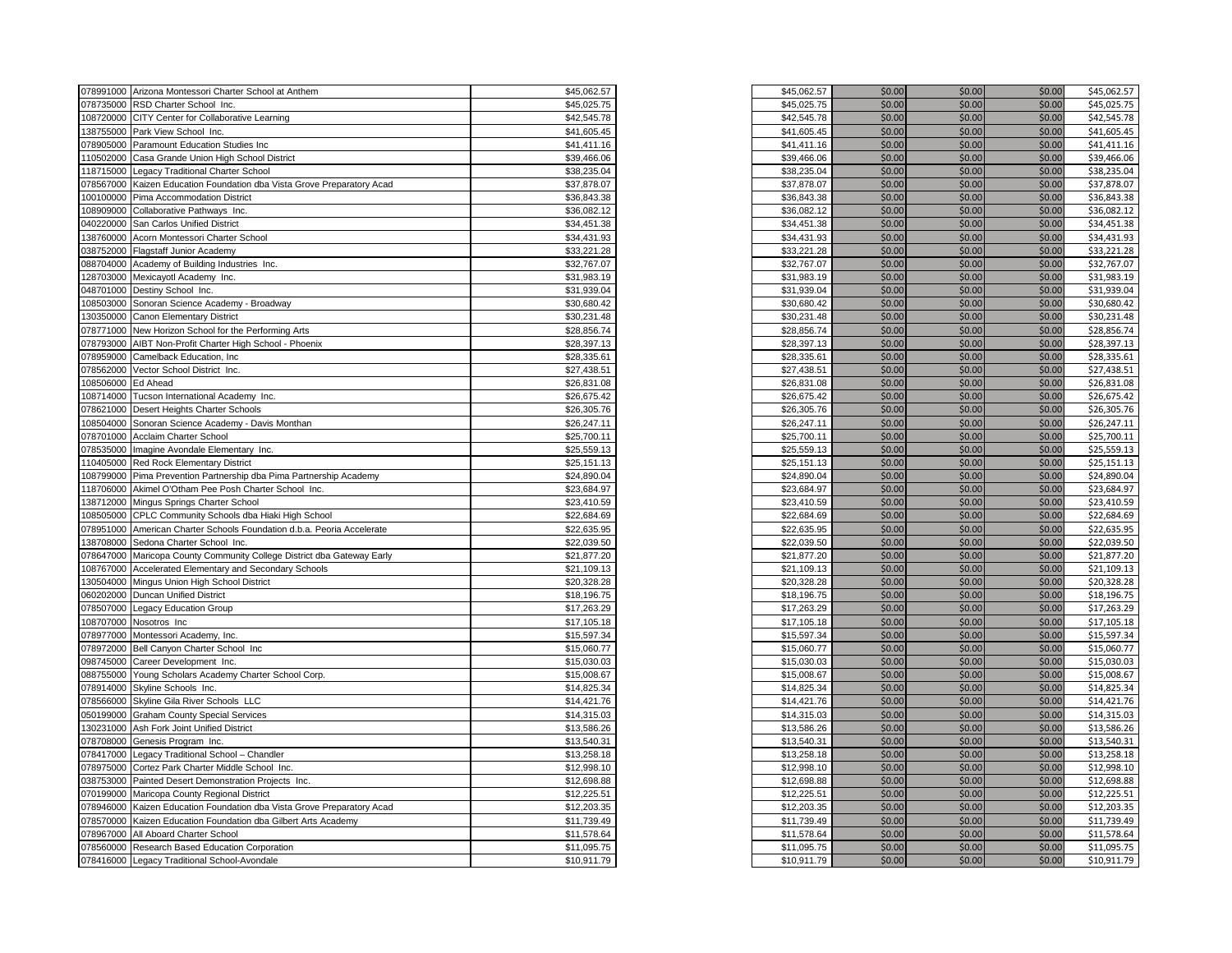|           | 078571000 Kaizen Education Foundation dba Liberty Arts Academy         | \$10,791.68 | \$10,791.68 | \$0.00 | \$0.00 | \$0.00 | \$10,791.68 |
|-----------|------------------------------------------------------------------------|-------------|-------------|--------|--------|--------|-------------|
|           | 078520000 Imagine Charter Elementary at Desert West Inc.               | \$10,740.22 | \$10,740.22 | \$0.00 | \$0.00 | \$0.00 | \$10,740.22 |
|           | 078207000 ASU Preparatory Academy                                      | \$10,709.15 | \$10,709.15 | \$0.00 | \$0.00 | \$0.00 | \$10,709.15 |
|           | 138768000 Mountain Oak Charter School Inc.                             | \$10,564.53 | \$10,564.53 | \$0.00 | \$0.00 | \$0.00 | \$10,564.53 |
|           | 078974000 West Gilbert Charter Middle School Inc.                      | \$10,391.57 | \$10,391.57 | \$0.00 | \$0.00 | \$0.00 | \$10,391.57 |
|           | 078954000 Kaizen Education Foundation dba Tempe Accelerated High Schoo | \$10,102.69 | \$10,102.69 | \$0.00 | \$0.00 | \$0.00 | \$10,102.69 |
|           | 140411000 Somerton Elementary District                                 | \$9,568.99  | \$9,568.99  | \$0.00 | \$0.00 | \$0.00 | \$9,568.99  |
|           | 020213000 Willcox Unified District                                     | \$9,554.67  | \$9,554.67  | \$0.00 | \$0.00 | \$0.00 | \$9,554.67  |
|           | 078509000 East Mesa Charter Elementary School Inc.                     | \$9,467.12  | \$9,467.12  | \$0.00 | \$0.00 | \$0.00 | \$9,467.12  |
|           | 078751000 Integrity Education Incorporated                             | \$9,204.73  | \$9,204.73  | \$0.00 | \$0.00 | \$0.00 | \$9,204.73  |
|           | 078723000 Arizona Call-a-Teen Youth Resources Inc.                     | \$9,097.25  | \$9,097.25  | \$0.00 | \$0.00 | \$0.00 | \$9,097.25  |
|           | 108227000 Strengthbuilding Partners                                    | \$8,920.25  | \$8,920.25  | \$0.00 | \$0.00 | \$0.00 | \$8,920.25  |
|           | 050316000 Bonita Elementary District                                   | \$8,484.14  | \$8,484.14  | \$0.00 | \$0.00 | \$0.00 | \$8,484.14  |
|           | 078741000 Intelli-School, Inc.                                         | \$8,481.90  | \$8,481.90  | \$0.00 | \$0.00 | \$0.00 | \$8,481.90  |
|           | 078656000 Salt River Pima-Maricopa Community Schools                   | \$7,998.37  | \$7,998.37  | \$0.00 | \$0.00 | \$0.00 | \$7,998.37  |
|           | 108513000 Innovative Humanities Education Corporation                  | \$7,526.46  | \$7,526.46  | \$0.00 | \$0.00 | \$0.00 | \$7,526.46  |
|           | 078240000 Kaizen Education Foundation dba Advance U                    | \$7,379.42  | \$7,379.42  | \$0.00 | \$0.00 | \$0.00 | \$7,379.42  |
|           |                                                                        |             |             |        | \$0.00 |        |             |
|           | 028701000 Cochise Community Development Corporation                    | \$7,153.84  | \$7,153.84  | \$0.00 |        | \$0.00 | \$7,153.84  |
|           | 120328000 Santa Cruz Elementary District                               | \$6,816.73  | \$6,816.73  | \$0.00 | \$0.00 | \$0.00 | \$6,816.73  |
|           | 78513000 Country Gardens Charter Schools                               | \$6,693.30  | \$6,693.30  | \$0.00 | \$0.00 | \$0.00 | \$6,693.30  |
|           | 078537000 Imagine Prep Superstition Inc.                               | \$6,458.65  | \$6,458.65  | \$0.00 | \$0.00 | \$0.00 | \$6,458.65  |
|           | 078935000 West Gilbert Charter Elementary School Inc.                  | \$6,393.82  | \$6,393.82  | \$0.00 | \$0.00 | \$0.00 | \$6,393.82  |
|           | 130220000 Bagdad Unified District                                      | \$6,379.51  | \$6,379.51  | \$0.00 | \$0.00 | \$0.00 | \$6,379.51  |
|           | 08775000 Highland Free School                                          | \$6,332.97  | \$6,332.97  | \$0.00 | \$0.00 | \$0.00 | \$6,332.97  |
|           | 110203000 Ray Unified District                                         | \$6,054.89  | \$6,054.89  | \$0.00 | \$0.00 | \$0.00 | \$6,054.89  |
|           | 08666000 Daisy Education Corporation dba Sonoran Science Academy       | \$5,810.98  | \$5,810.98  | \$0.00 | \$0.00 | \$0.00 | \$5,810.98  |
|           | 30323000 Kirkland Elementary District                                  | \$5,699.35  | \$5,699.35  | \$0.00 | \$0.00 | \$0.00 | \$5,699.35  |
|           | 020201000 Tombstone Unified District                                   | \$5,589.39  | \$5,589.39  | \$0.00 | \$0.00 | \$0.00 | \$5,589.39  |
|           | 078939000 Premier Charter High School                                  | \$5,358.56  | \$5,358.56  | \$0.00 | \$0.00 | \$0.00 | \$5,358.56  |
|           | 130240000 Seligman Unified District                                    | \$5,277.04  | \$5,277.04  | \$0.00 | \$0.00 | \$0.00 | \$5,277.04  |
|           | 020326000 Cochise Elementary District                                  | \$4,813.18  | \$4,813.18  | \$0.00 | \$0.00 | \$0.00 | \$4,813.18  |
|           | 108713000 Academy of Mathematics and Science Inc.                      | \$4,743.39  | \$4,743.39  | \$0.00 | \$0.00 | \$0.00 | \$4,743.39  |
|           | 110540000 Santa Cruz Valley Union High School District                 | \$4,661.06  | \$4,661.06  | \$0.00 | \$0.00 | \$0.00 | \$4,661.06  |
|           | 50227000 Parker Unified School District                                | \$4,357.34  | \$4,357.34  | \$0.00 | \$0.00 | \$0.00 | \$4,357.34  |
|           | 078774000 Gem Charter School Inc.                                      | \$4,344.29  | \$4,344.29  | \$0.00 | \$0.00 | \$0.00 | \$4,344.29  |
|           | 078759000 Khalsa Montessori Elementary Schools                         | \$3,858.73  | \$3,858.73  | \$0.00 | \$0.00 | \$0.00 | \$3,858.73  |
|           | 078924000 Success School                                               | \$3,725.23  | \$3,725.23  | \$0.00 | \$0.00 | \$0.00 | \$3,725.23  |
|           | 040241000 Hayden-Winkelman Unified District                            | \$3,709.18  | \$3,709.18  | \$0.00 | \$0.00 | \$0.00 | \$3,709.18  |
|           | 078962000 SC Jensen Corporation Inc. dba Intelli-School                | \$3,561.08  | \$3,561.08  | \$0.00 | \$0.00 | \$0.00 | \$3,561.08  |
|           | 110424000 Stanfield Elementary District                                | \$3,411.06  | \$3,411.06  | \$0.00 | \$0.00 | \$0.00 | \$3,411.06  |
|           | 08512000 Open Doors Community School Inc.                              | \$3,110.84  | \$3,110.84  | \$0.00 | \$0.00 | \$0.00 | \$3,110.84  |
|           | 078758000 Montessori Day Public Schools Chartered Inc.                 | \$2,994.18  | \$2,994.18  | \$0.00 | \$0.00 | \$0.00 | \$2,994.18  |
|           | 010323000 Mcnary Elementary District                                   | \$2,771.49  | \$2,771.49  | \$0.00 | \$0.00 | \$0.00 | \$2,771.49  |
| 078228000 | Southwest Leadership Academy                                           | \$2,503.34  | \$2,503.34  | \$0.00 | \$0.00 | \$0.00 | \$2,503.34  |
|           | 010307000 Alpine Elementary District                                   | \$2,457.61  | \$2,457.61  | \$0.00 | \$0.00 | \$0.00 | \$2,457.61  |
|           | 118703000 American Charter Schools Foundation d.b.a. Apache Trail High | \$2,216.11  | \$2,216.11  | \$0.00 | \$0.00 | \$0.00 | \$2,216.11  |
|           | 078538000 Imagine Prep Surprise Inc.                                   | \$1,845.32  | \$1,845.32  | \$0.00 | \$0.00 | \$0.00 | \$1,845.32  |
|           |                                                                        |             |             |        |        |        |             |
|           | 178536000 Imagine Coolidge Elementary Inc.                             | \$1,687.73  | \$1,687.73  | \$0.00 | \$0.00 | \$0.00 | \$1,687.73  |
|           | 130222000 Humboldt Unified District                                    | \$1,498.08  | \$1,498.08  | \$0.00 | \$0.00 | \$0.00 | \$1,498.08  |
|           | 130326000 Beaver Creek Elementary District                             | \$1,306.20  | \$1,306.20  | \$0.00 | \$0.00 | \$0.00 | \$1,306.20  |
|           | 078745000 Blueprint Education                                          | \$1,273.38  | \$1,273.38  | \$0.00 | \$0.00 | \$0.00 | \$1,273.38  |
|           | 078740000 Edkey Inc. - Redwood Academy                                 | \$1,252.07  | \$1,252.07  | \$0.00 | \$0.00 | \$0.00 | \$1,252.07  |
|           | 040312000 Pine Strawberry Elementary District                          | \$1,149.96  | \$1,149.96  | \$0.00 | \$0.00 | \$0.00 | \$1,149.96  |
|           | 078988000 Ball Charter Schools (Dobson)                                | \$776.98    | \$776.98    | \$0.00 | \$0.00 | \$0.00 | \$776.98    |
|           | 001202000 Arizona State School for the Deaf and Blind                  | \$376.51    | \$376.51    | \$0.00 | \$0.00 | \$0.00 | \$376.51    |
|           | 078263000 Franklin Phonetic Primary School, Inc.                       | \$289.50    | \$289.50    | \$0.00 | \$0.00 | \$0.00 | \$289.50    |
|           | 150404000 Quartzsite Elementary District                               | \$79.56     | \$79.56     | \$0.00 | \$0.00 | \$0.00 | \$79.56     |
|           | 110433000 Picacho Elementary District                                  | \$51.40     | \$51.40     | \$0.00 | \$0.00 | \$0.00 | \$51.40     |
|           |                                                                        |             |             |        |        |        |             |

| \$10,791.68 | \$0.00 | \$0.00 | \$0.00 | \$10,791.68 |
|-------------|--------|--------|--------|-------------|
| \$10,740.22 | \$0.00 | \$0.00 | \$0.00 | \$10,740.22 |
| \$10,709.15 | \$0.00 | \$0.00 | \$0.00 | \$10,709.15 |
| \$10,564.53 | \$0.00 | \$0.00 | \$0.00 | \$10,564.53 |
| \$10,391.57 | \$0.00 | \$0.00 | \$0.00 | \$10,391.57 |
| \$10,102.69 | \$0.00 | \$0.00 | \$0.00 | \$10,102.69 |
| \$9,568.99  | \$0.00 | \$0.00 | \$0.00 | \$9,568.99  |
| \$9,554.67  | \$0.00 | \$0.00 | \$0.00 | \$9,554.67  |
| \$9,467.12  | \$0.00 | \$0.00 | \$0.00 | \$9,467.12  |
| \$9,204.73  | \$0.00 | \$0.00 | \$0.00 | \$9,204.73  |
| \$9,097.25  | \$0.00 | \$0.00 | \$0.00 | \$9,097.25  |
| \$8,920.25  | \$0.00 | \$0.00 | \$0.00 | \$8,920.25  |
| \$8,484.14  | \$0.00 | \$0.00 | \$0.00 | \$8,484.14  |
| \$8,481.90  | \$0.00 | \$0.00 | \$0.00 | \$8,481.90  |
| \$7,998.37  | \$0.00 | \$0.00 | \$0.00 | \$7,998.37  |
| \$7,526.46  | \$0.00 | \$0.00 | \$0.00 | \$7,526.46  |
| \$7,379.42  | \$0.00 | \$0.00 | \$0.00 | \$7,379.42  |
| \$7,153.84  | \$0.00 | \$0.00 | \$0.00 | \$7,153.84  |
|             |        |        |        |             |
| \$6,816.73  | \$0.00 | \$0.00 | \$0.00 | \$6,816.73  |
| \$6,693.30  | \$0.00 | \$0.00 | \$0.00 | \$6,693.30  |
| \$6,458.65  | \$0.00 | \$0.00 | \$0.00 | \$6,458.65  |
| \$6,393.82  | \$0.00 | \$0.00 | \$0.00 | \$6,393.82  |
| \$6,379.51  | \$0.00 | \$0.00 | \$0.00 | \$6,379.51  |
| \$6,332.97  | \$0.00 | \$0.00 | \$0.00 | \$6,332.97  |
| \$6,054.89  | \$0.00 | \$0.00 | \$0.00 | \$6,054.89  |
| \$5,810.98  | \$0.00 | \$0.00 | \$0.00 | \$5,810.98  |
| \$5,699.35  | \$0.00 | \$0.00 | \$0.00 | \$5,699.35  |
| \$5,589.39  | \$0.00 | \$0.00 | \$0.00 | \$5,589.39  |
| \$5,358.56  | \$0.00 | \$0.00 | \$0.00 | \$5,358.56  |
| \$5,277.04  | \$0.00 | \$0.00 | \$0.00 | \$5,277.04  |
| \$4,813.18  | \$0.00 | \$0.00 | \$0.00 | \$4,813.18  |
| \$4,743.39  | \$0.00 | \$0.00 | \$0.00 | \$4,743.39  |
| \$4,661.06  | \$0.00 | \$0.00 | \$0.00 | \$4,661.06  |
| \$4,357.34  | \$0.00 | \$0.00 | \$0.00 | \$4,357.34  |
| \$4,344.29  | \$0.00 | \$0.00 | \$0.00 | \$4,344.29  |
| \$3,858.73  | \$0.00 | \$0.00 | \$0.00 | \$3,858.73  |
| \$3,725.23  | \$0.00 | \$0.00 | \$0.00 | \$3,725.23  |
| \$3,709.18  | \$0.00 | \$0.00 | \$0.00 | \$3,709.18  |
| \$3,561.08  | \$0.00 | \$0.00 | \$0.00 | \$3,561.08  |
| \$3,411.06  | \$0.00 | \$0.00 | \$0.00 | \$3,411.06  |
| \$3,110.84  | \$0.00 | \$0.00 | \$0.00 | \$3,110.84  |
| \$2,994.18  | \$0.00 | \$0.00 | \$0.00 | \$2,994.18  |
| \$2,771.49  | \$0.00 | \$0.00 | \$0.00 | \$2,771.49  |
| \$2,503.34  | \$0.00 | \$0.00 | \$0.00 | \$2,503.34  |
| \$2,457.61  | \$0.00 | \$0.00 | \$0.00 | \$2,457.61  |
| \$2,216.11  | \$0.00 | \$0.00 | \$0.00 | \$2,216.11  |
| \$1,845.32  | \$0.00 | \$0.00 | \$0.00 | \$1,845.32  |
| \$1,687.73  | \$0.00 | \$0.00 | \$0.00 | \$1,687.73  |
| \$1,498.08  | \$0.00 | \$0.00 | \$0.00 | \$1,498.08  |
| \$1,306.20  | \$0.00 | \$0.00 | \$0.00 | \$1,306.20  |
| \$1,273.38  | \$0.00 | \$0.00 | \$0.00 | \$1,273.38  |
| \$1,252.07  | \$0.00 | \$0.00 | \$0.00 | \$1,252.07  |
| \$1,149.96  | \$0.00 | \$0.00 | \$0.00 | \$1,149.96  |
| \$776.98    | \$0.00 | \$0.00 | \$0.00 | \$776.98    |
| \$376.51    | \$0.00 | \$0.00 | \$0.00 | \$376.51    |
| \$289.50    | \$0.00 | \$0.00 | \$0.00 | \$289.50    |
| \$79.56     | \$0.00 | \$0.00 | \$0.00 | \$79.56     |
| \$51.40     | \$0.00 | \$0.00 | \$0.00 | \$51.40     |
|             |        |        |        |             |